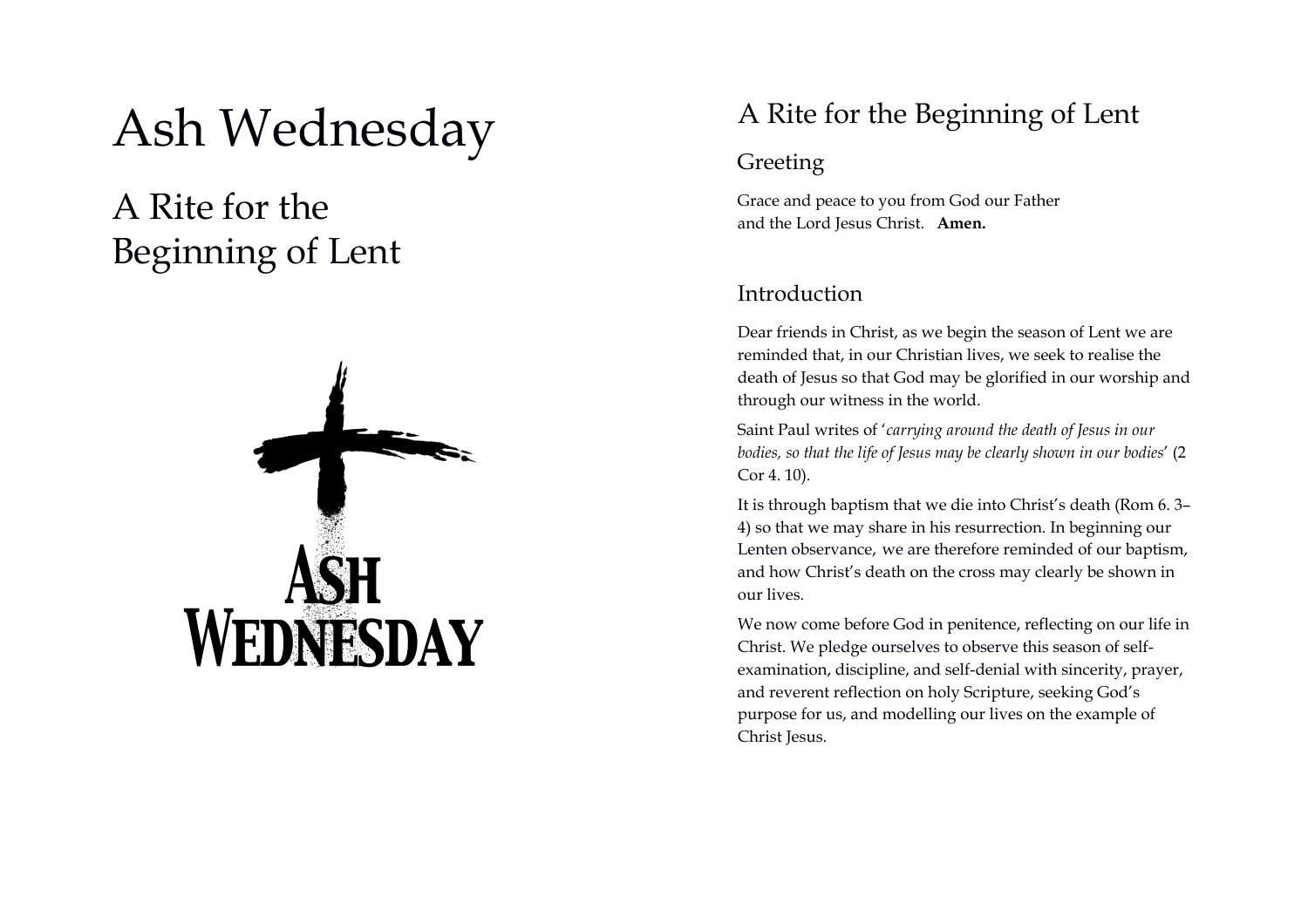#### The Litany †

God the Father, **have mercy on us.**

God the Son, **have mercy on us.**

God the Holy Spirit, **have mercy on us.**

Holy, blessed, and glorious Trinity, **have mercy on us.**

From all evil and mischief: from pride, vanity, and hypocrisy: from envy, hatred, and malice: and from all evil intent. **good Lord, deliver us.**

From sloth, worldliness, and love of money: from hardness of heart and contempt for your word and your laws, **good Lord, deliver us.**

From sins of body and mind: from the deceits of the world, the flesh, and the devil; from error and false doctrine, **good Lord, deliver us.**

In all times of sorrow, in all times of joy: in the hour of death, and at the day of judgement, **good Lord, deliver us.**

Govern and direct your holy Church: fill it with love and truth: and grant it that unity which is your will. **Hear us, good Lord.**

Give us boldness to preach the gospel in all the world, and to make disciples of all the nations. **Hear us, good Lord.**

Enlighten your ministers with knowledge and understanding, that by their teaching and their lives they may proclaim your word. **Hear us, good Lord.**

Give your people grace to hear and receive your word, and to bring forth the fruit of the Spirit. **Hear us, good Lord.**

Bring into the way of truth all who have erred and are deceived. **Hear us, good Lord.**

Strengthen those who stand: comfort and help the faint-hearted: raise up the fallen; and finally beat down Satan under our feet. **Hear us, good Lord.**

Give us true repentance: forgive us our sins of negligence and ignorance and our deliberate sins: and grant us the grace of your Holy Spirit to amend our lives according to your holy word.

**Holy God Holy and Strong Holy and Immortal Have mercy on us.**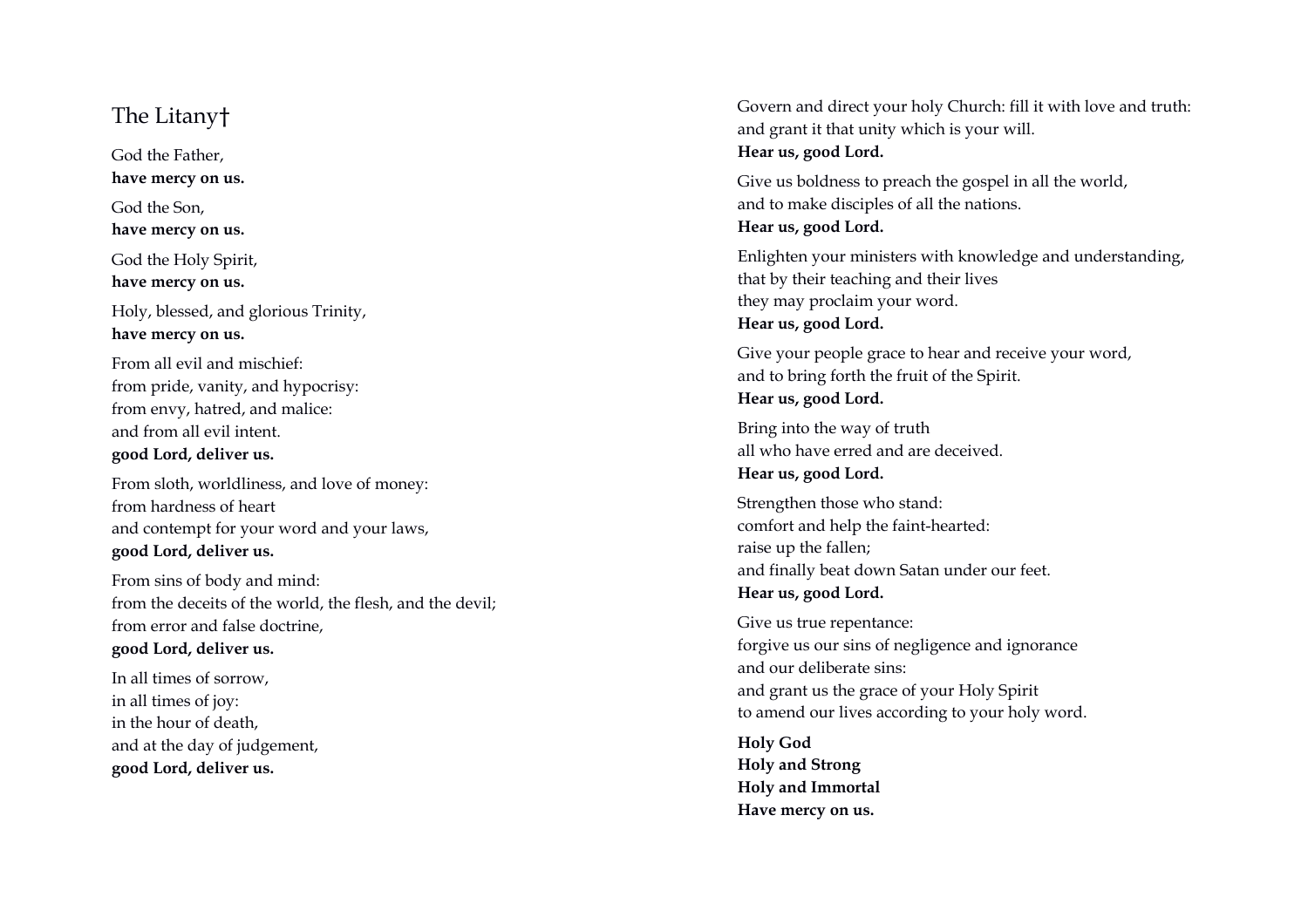Silence

or

#### Intercessions†

#### Act of Penitence

Create in us clean hearts, O God: **and renew a right spirit within us.**

Let us confess our sins in penitence and faith.

*Silence*

Creator of heaven and earth, we confess that we have sinned in thought, word, and deed. **Amen. Lord have mercy.**

We have not loved you with all our being, we have not loved our neighbours as ourselves: we have disfigured your image in which we are made. **Amen. Christ, have mercy.**

In your mercy, forgive what we have been and what we have done, guide us and help us to amend our lives, and bring us to fullness of life in you. **Amen. Lord, have mercy.**

Collect†

#### O Lord,

grant that your faithful people may enter this season of penitence with faithfulness, and complete it with steadfast devotion; through Jesus Christ, our Lord, who lives and reigns with you, in the unity of the Holy Spirit, one God, world without end. **Amen.**

### Readings

*Old Testament reading* 

*Psalm*

*Epistle* 

Praise to you, O Christ, King of eternal glory. The Lord is a great God, O that today you would listen to his voice. Harden not your hearts. **Praise to you, O Christ, King of eternal glory.**

*Gospel* 

Sermon†

*Silence*